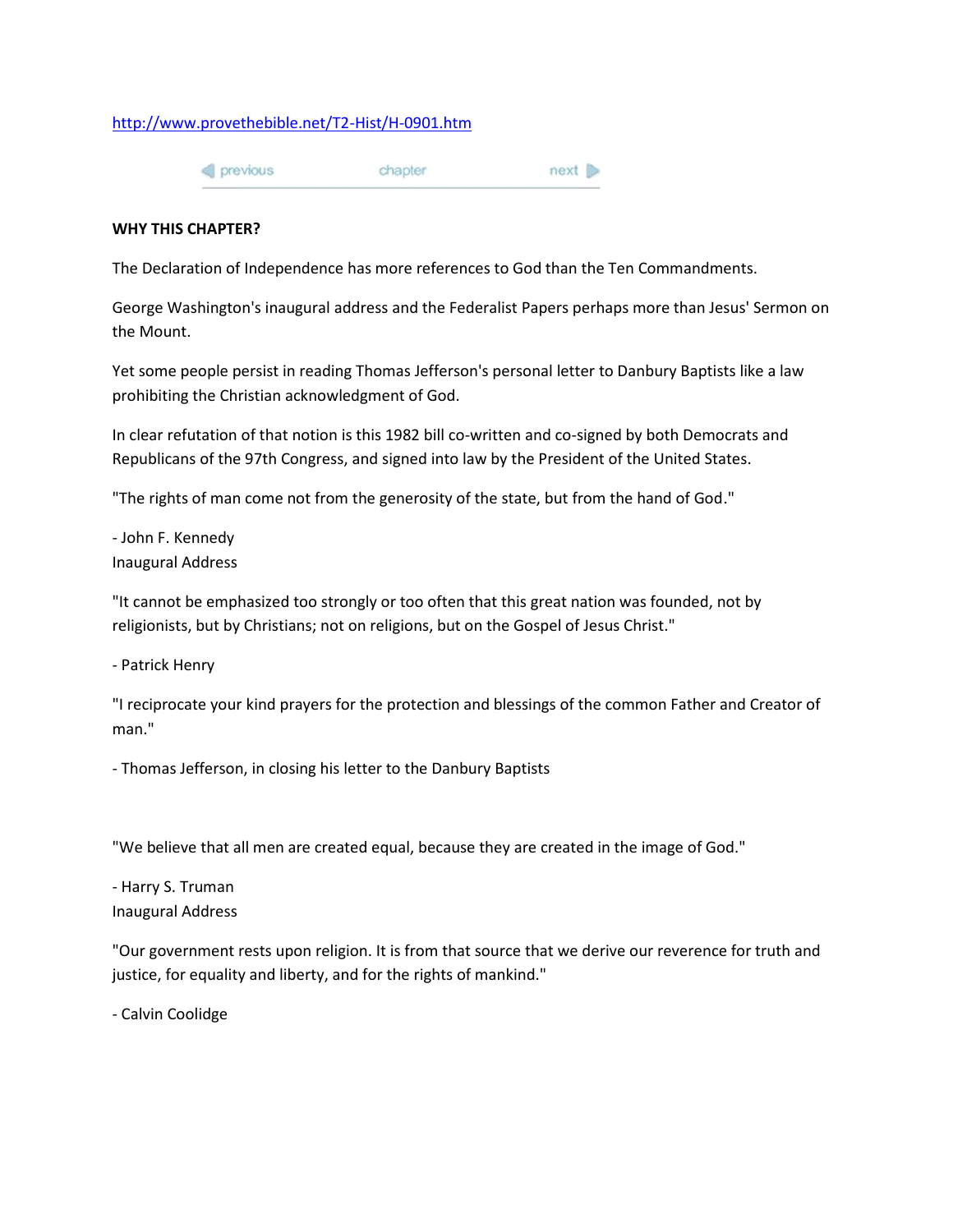$P$ ublic  $L$  $2$  $8097$ 

"We shoubdullivieves as though Christ were coming this afternoon." -Jimmy Carter

"I was humbled to learn that God sent His Son to die for a sinner lik -George W. Bush

"We hold these tru-behysidteonb;eths all men are created deologyue ad; btyhathet inrey Creator with certain unalienable rights; that among these are Life, L Happiness."

-Thomas Jefferson, Declaration of Independence, July 4, 1776

Introduced as Senate Joint Restchluet ees poon 16s50, rsw, it ann the bara y House Joint Re 487 with  $\mathbf{\hat{a}}$   $\mathbf{\hat{b}}$   $\mathbf{\hat{c}}$  responsation request was delivered before Congress to hono The resolution suffered no amioemsd, mneon to be mands that it be stricken of references. It became law.

The 97th Congress of the United States publicly declareTche1983 the n bipartisan document known2 &aOs, Proudosli**s** idurated 907n Out**Gheakler 1**918  $2$ hbe House Thomas P. O'Neill, Pre-Brid eThet mondourlie e SS eon rate Fourmond, and Pres United States Ronald Reagan. It reads as follows:

WHEREAS the Bible, the Word of God, has made a unsque es oanstrabution distinctive and blessed nation and people;

WHEREAS deeply held religious convictions springing from the Holy settlement of our Nation;

WHEREAS Biblical teachings inspired conceptesincefdcinibugno Deeronlmaneanttich of Independence and Constitution of the United States;

WHEREAS many of our gre-aatmrountg ot that limit dearders is a lents Washington, Jacks and Wi-l**san**d tribute to the surpassing influenyc'**s devele** Binnb<mark>elh</mark>e einaeuim co words of President Jackson that the Bible is "the Rock on which our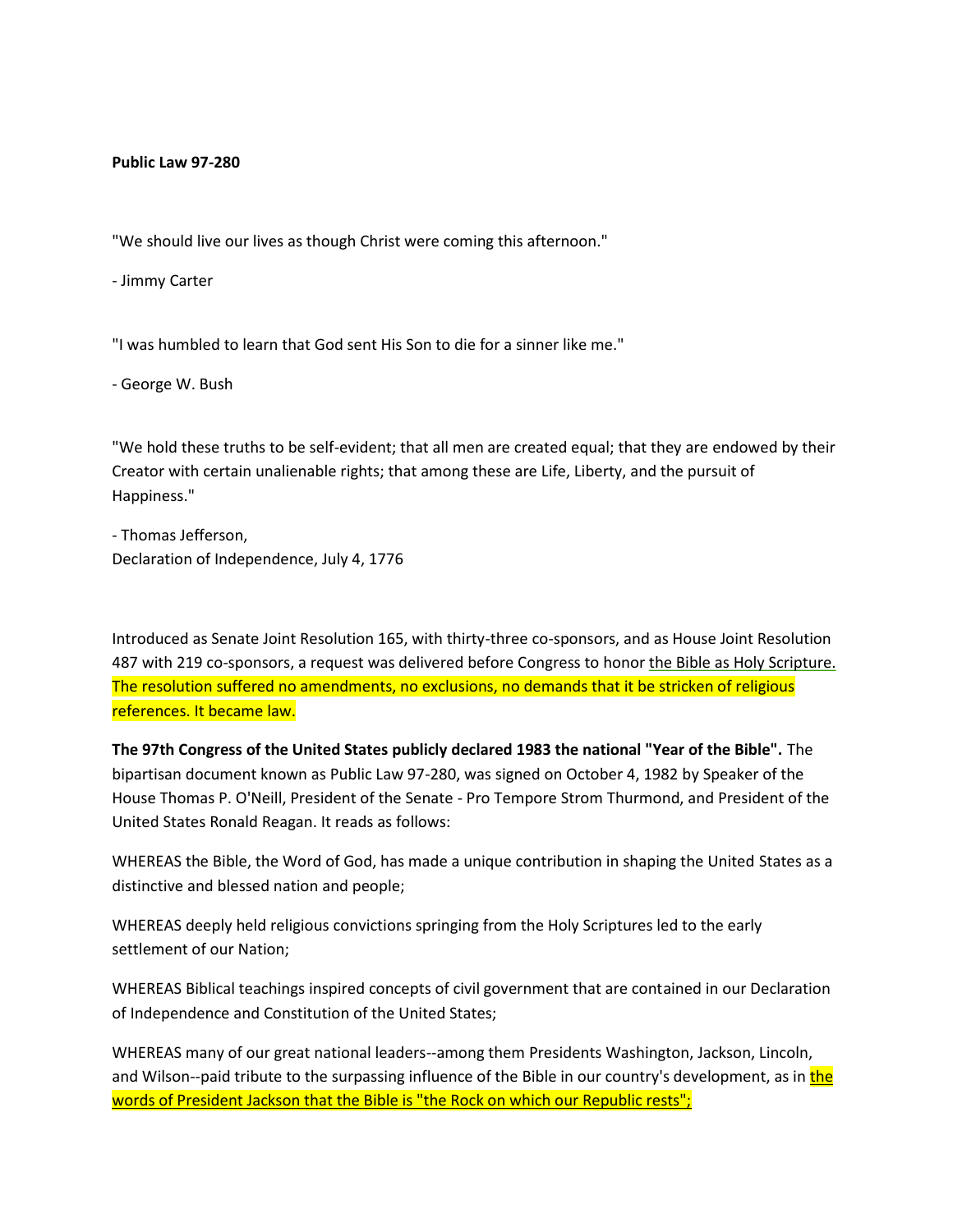WHEREAS the history of our Nation clearly illustrates the value of voluntarily applying the teachings of the Scriptures in the lives of individuals, families, and societies; WHEREAS this Nation now faces great challenges that will test this Nation as it has never been tested before; and

WHEREAS that renewing our knowledge of and faith in God through Holy Scripture can strengthen us as a nation and a people: NOW, THEREFORE, be it

Resolved by the Senate and House of Representatives of the United States of America in Congress assembled, That the President is authorized and requested to designate 1983 as a national "Year of the Bible" in recognition of both the formative influence the Bible has been for our Nation, and our national need to study and apply the teachings of the Holy Scriptures. 33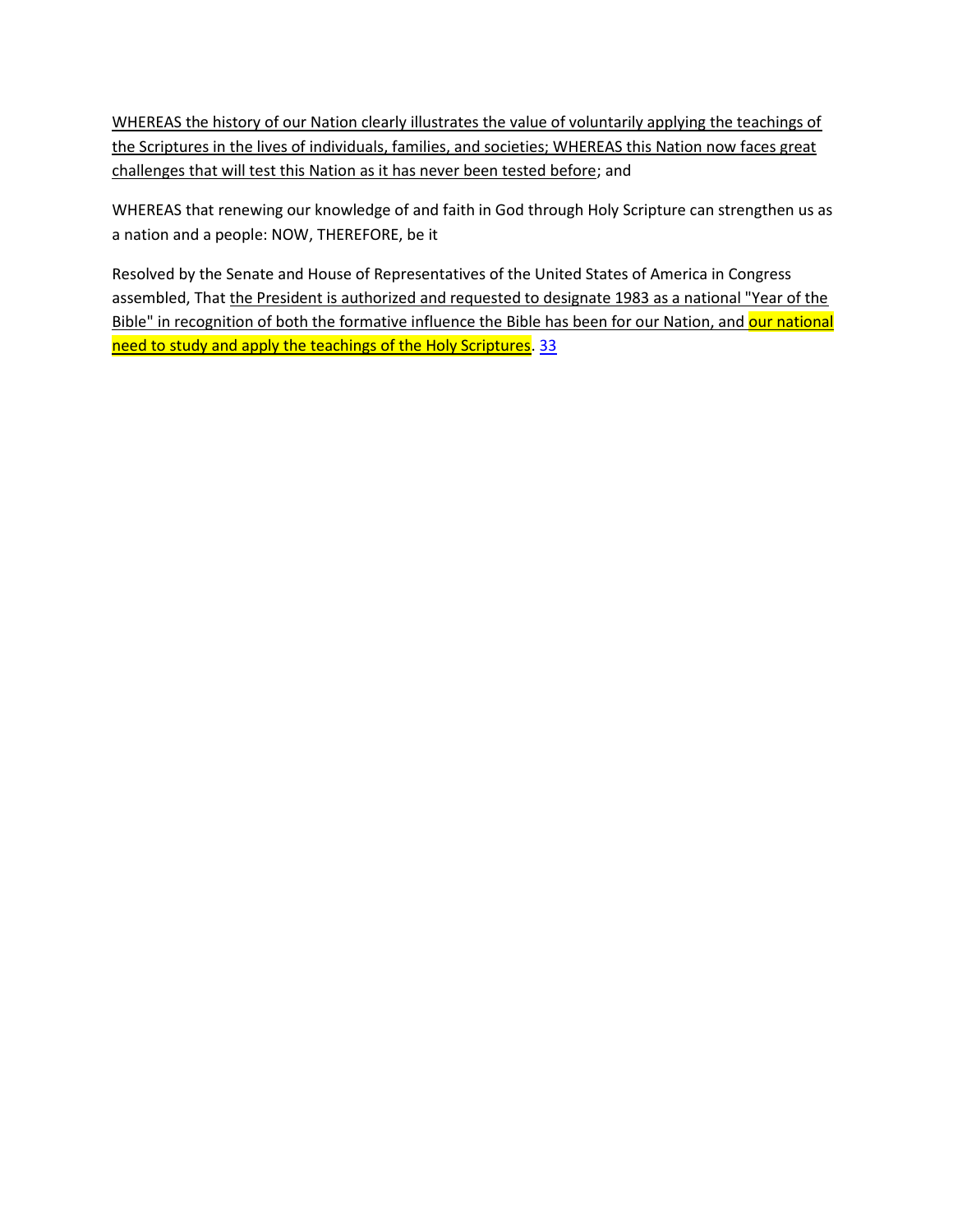#### **A Proclamation**

**Proclamation 5018 -- Year of the Bible, 1983**

**February 3, 1983**

### **By the President of the United States of America**

Of the many influences that have shaped the United States of America into a distinctive Nation and people, none may be said to be more fundamental and enduring than the Bible.

Deep religious beliefs stemming from the Old and New Testaments of the Bible inspired many of the early settlers of our country, providing them with the strength, character, convictions, and faith necessary to withstand great hardship and danger in this new and rugged land. These shared beliefs helped forge a sense of common purpose among the widely dispersed colonies -- a sense of community which laid the foundation for the spirit of nationhood that was to develop in later decades.

The Bible and its teachings helped form the basis for the Founding Fathers' abiding belief in the inalienable rights of the individual, rights which they found implicit in the Bible's teachings of the inherent worth and dignity of each individual. This same sense of man patterned the convictions of those who framed the English system of law inherited by our own Nation, as well as the ideals set forth in the Declaration of Independence and the Constitution.

For centuries the Bible's emphasis on compassion and love for our neighbor has inspired institutional and governmental expressions of benevolent outreach such as private charity, the establishment of schools and hospitals, and the abolition of slavery.

Many of our greatest national leaders -- among them Presidents Washington, Jackson, Lincoln, and Wilson -- have recognized the influence of the Bible on our country's development. The plainspoken Andrew Jackson referred to the Bible as no less than ``the rock on which our Republic rests." Today our beloved America and, indeed,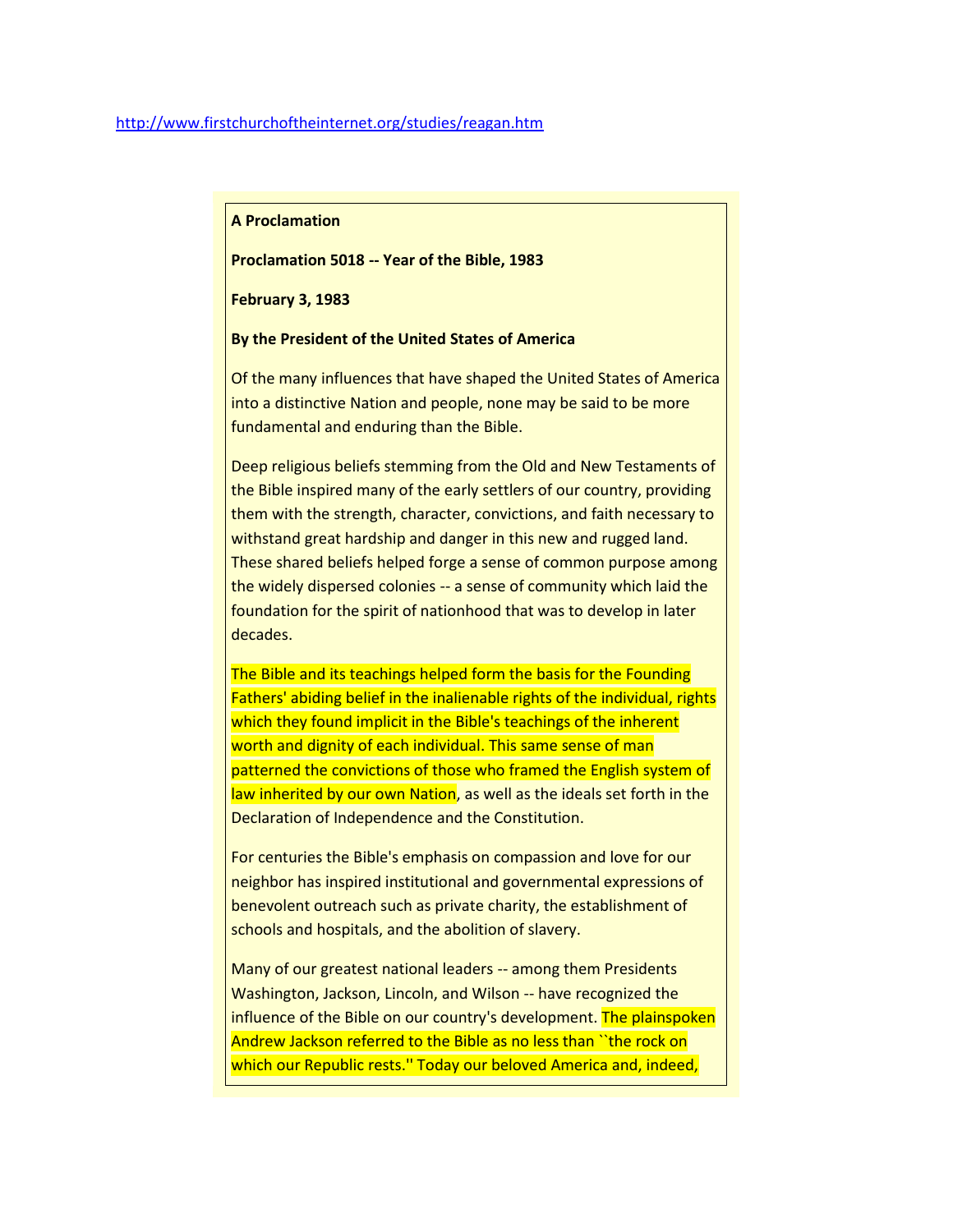the world, is facing a decade of enolrem we may well be tested as we have seldom, in We will need resources of spirit even mo technology, education, anned rearmonaumlobe obtes.no fitting moment than now to reflect awnidh g urgency upon the wisdom revealed to us Lincoln called ``the best gift God has ev we could not know right from wrong.''

The Congress of the United States, in re contriboun of the Bible in shaping the hist Nation, and so many of its citizens, has authorized and requested the President the ``Year of the Bible.''

Now, Therefored, ReaRopanna, President of the United States of the United States of the United States of the U America, in recognition of the contributi Bible on our Republic and our people,  $d \cdot$ Year of the Bible in the United States. I in hish or own way, to reexamine and redi timeless message.

In Witness Whereof, I have hereunto set February, in the year of our Lord nitheted and of the Independence eosf othe A to he itied S hundred and seventh.

Ronald Reagan

[Filed with the Office of the Federal Reg 1983]

President Reagan's Remarks at the Annual National Prayer Breakfast

February 3, 1983

Thank you all very much, all our friends at the head table and all of you very dis

General Vessey [Gen. John W. Vessey, John Chiefs. of Staff], I'm terribly tempted tto coval of oth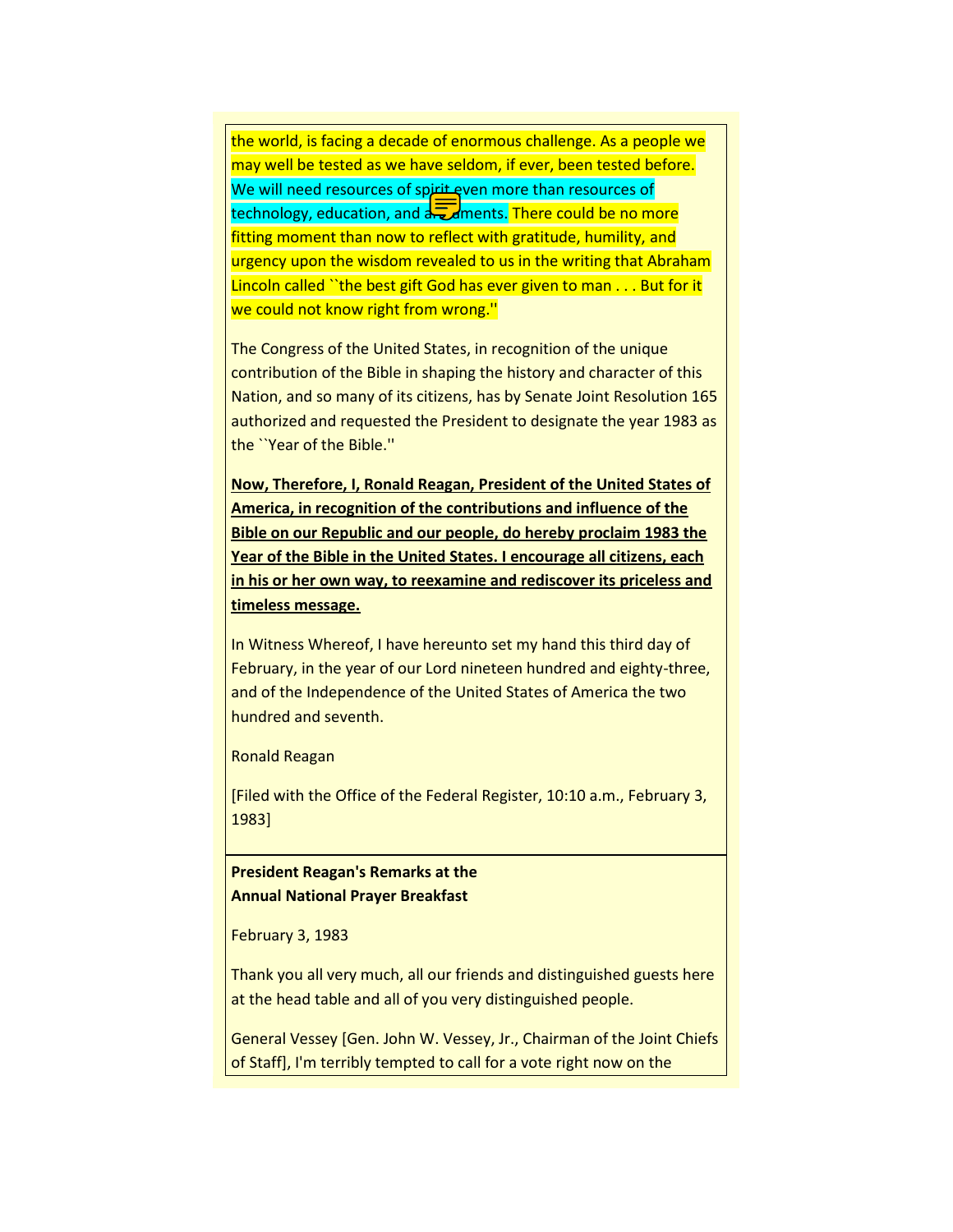# defense budget. [Laughter]

Nancy and I are delighted to be with you here this morning.

You know, on the way over, I remembered something that happened a long time ago when teachers could talk about things like religion in the classroom. And a very lovely teacher was talking to her class of young boys, and she asked, "How many of you would like to go to heaven?'' And all the hands instantly shot into the air at once, except one, and she was astounded. And she said, "Charlie, you mean you don't want to go to heaven?'' He said, "Sure, I want to go to heaven, but not with that bunch.'' [Laughter]

Maybe there's a little bit of Charlie in each of us. [Laughter] But somehow I don't think that wanting to go to heaven, but only on our terms, and certainly not with that other bunch, is quite what God had in mind. The prayer that I sometimes think we don't often use enough -- and one that I learned a few years ago and only after I had gotten into the business that I'm in -- is one of asking forgiveness for the resentment and the bitterness that we sometimes feel towards someone, whether it's in business dealings or in government or whatever we're doing, and forgetting that we are brothers and sisters and that each of them is loved equally by God as much as we feel that He loves us.

I'm so thankful that there will always be one day in the year when people all over our land can sit down as neighbors and friends and remind ourselves of what our real task is. This task was spelled out in the Old and the New Testament. Jesus was asked, "Master, which is the great commandment in the law?'' And He replied, "Thou shalt love the Lord thy God with all thy heart, and with all thy soul, and with all thy mind. This is the first and great commandment. The second is like unto it, thou shalt love thy neighbour as thyself. On these two commandments hang all the law and the prophets.''

Can we resolve to reach, learn, and try to heed the greatest message ever written -- God's word and the Holy Bible. Inside its pages lie all the answers to all the problems that man has ever known.

Now, I am assuming a new position; but I should warn our friends in the loyal opposition, this new job won't require me to leave the White House. With the greatest enthusiasm, I have agreed to serve as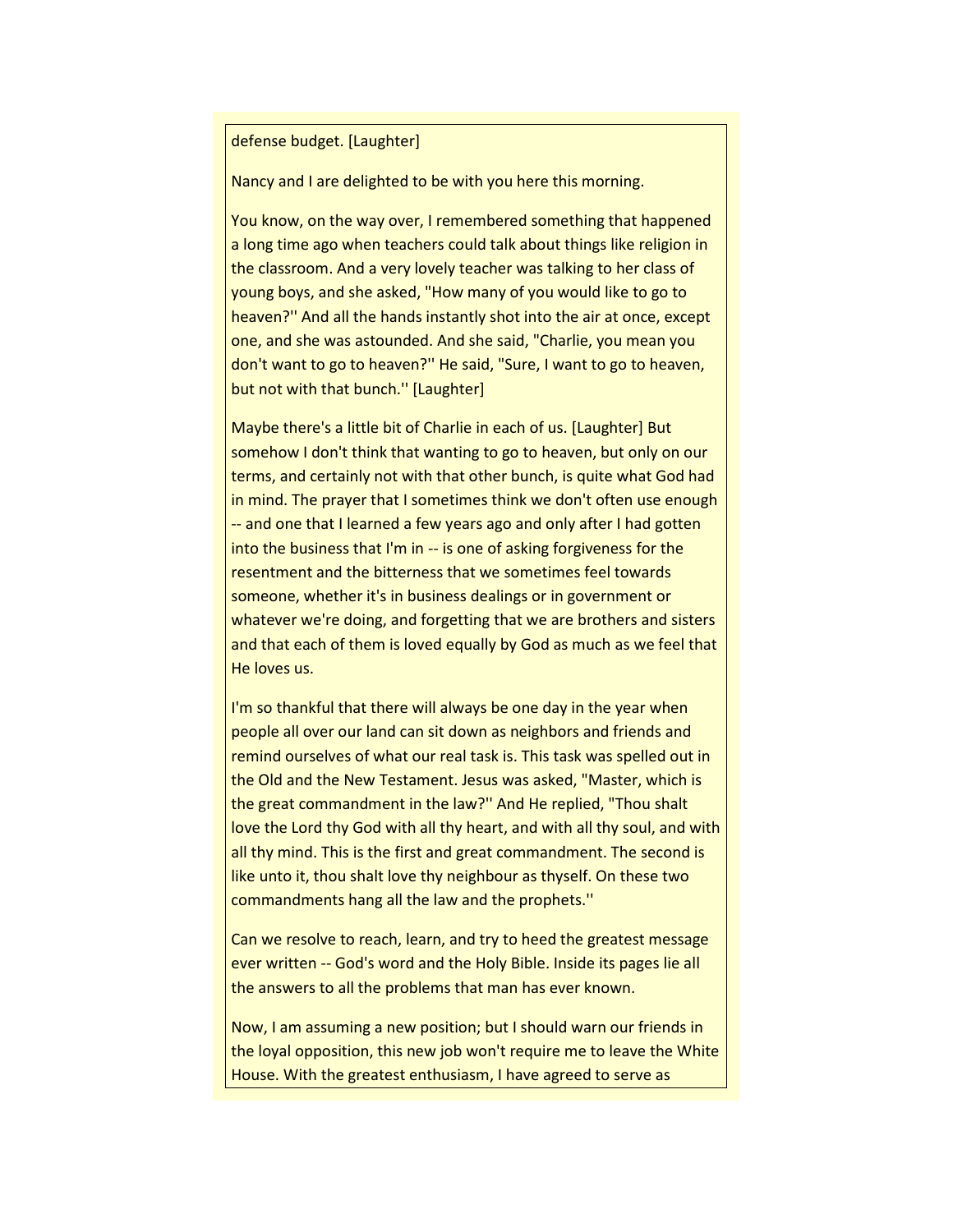honorary chairman for the Year of the Bible.

When we think how many people in the world are imprisoned or tortured, harassed for even possessing a Bible or trying to read one - something that maybe we should realize how -- and take advantage of what we can do so easily. In its lessons and the great wealth of its words, we find comfort, strength, wisdom, and hope. And when we find ourselves feeling a little like Charlie, we might remember something that Abraham Lincoln said over a hundred years ago: ``We have forgotten the gracious hand that preserved us in peace, and multiplied and enriched and strengthened us; and we have vainly imagined, in the deceitfulness of our hearts, that all these blessings were produced by some superior wisdom and virtue of our own . . . we have become too proud to pray to the God that made us!'' Well, isn't it time for us to say, ``We're not too proud to pray''?

We face great challenges in this country, but we've faced great challenges before and conquered them. What carried us through was a willingness to seek power and protection from One much greater than ourselves, to turn back to Him and to trust in His mercy. Without His help, America will not go forward.

I have a very special old Bible. And alongside a verse in the Second Book of Chronicles there are some words, handwritten, very faded by now. And, believe me, the person who wrote those words was an authority. Her name was Nelle Wilson Reagan. She was my mother. And she wrote about that verse, ``A most wonderful verse for the healing of the nations.''

Now, the verse that she'd marked reads: ``If my people, which are called by my name, shall humble themselves, and pray, and seek my face, and turn from their wicked ways; then will I hear from heaven . . . and will heal their land.''

I know that at times all of us -- I do -- feel that perhaps in our prayers we ask for too much. And then there are those other times when we feel that something isn't important enough to bother God with it. Maybe we should let Him decide those things.

The war correspondent Marguerite Higgins, who received the Pulitzer Prize for International Reporting because of her coverage of the Korean war, among all her writings had an account one day of the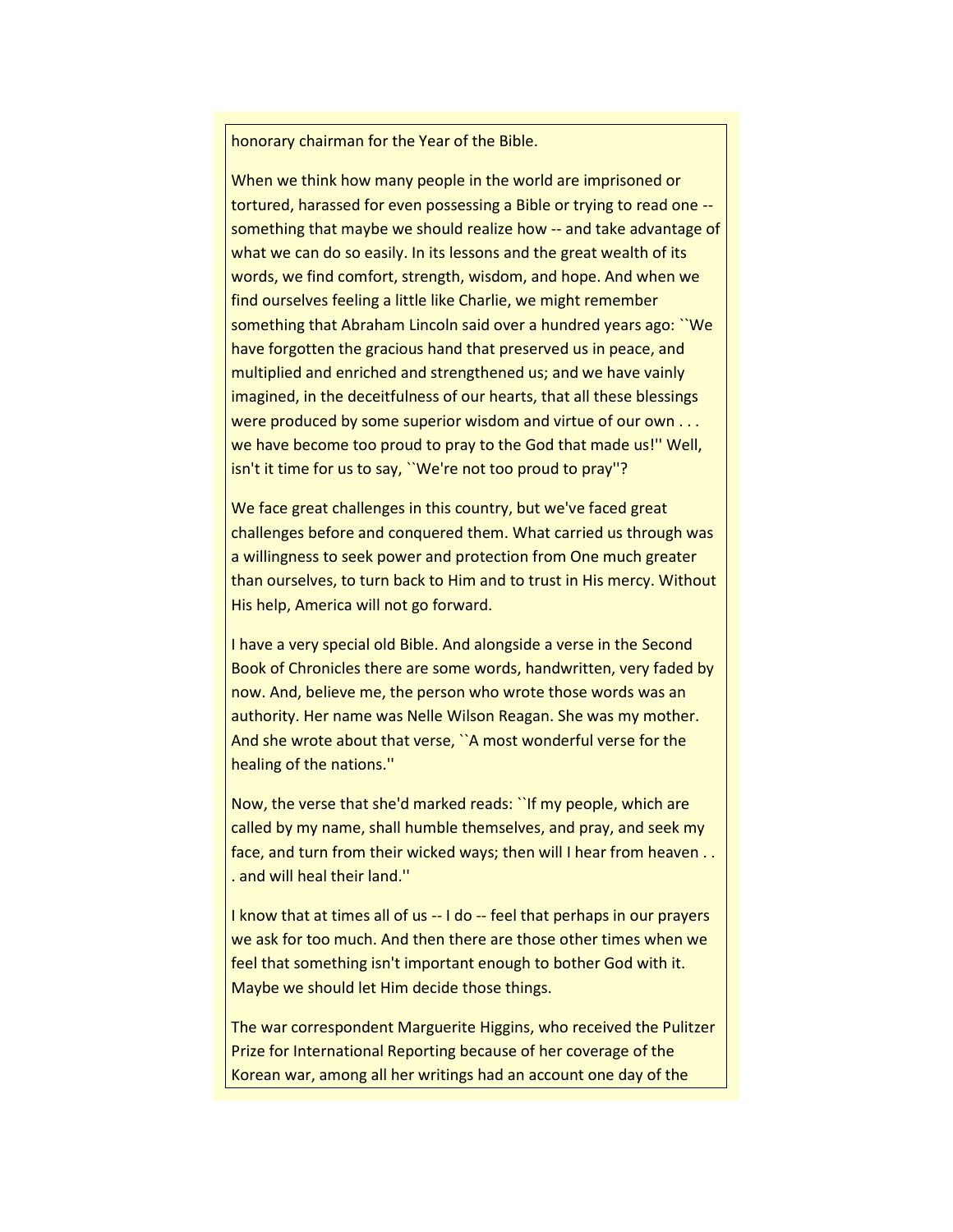Fifth Company of marines who were part of an 18,000-man force that was in combat with a hundred thousand of the enemy. And she described an incident that took place early, just after dawn on a very cold morning. It was 42 degrees below zero. And the weary marines, half frozen stood by their dirty, mud-covered trucks, eating their breakfast from tin cans.

She saw one huge marine was eating cold beans with a trench knife. His clothes were frozen stiff as a board; his face was covered with a heavy beard and crusted with mud. And one of the little group of war correspondents who were on hand went up to him and said, "If I were God and could grant you anything you wished, what would you most like?'' And the marine stood there for a moment, looking down at that cold tin of beans, and then he raised his head and said, "Give me tomorrow.''

Now I would like to sign a proclamation which will make 1983 the Year of the Bible. And I want to thank Senator Bill Armstrong and Representative Carlos Moorhead and all those inside and outside of Congress who assisted them and made this all possible. Thank you, and God bless you. And I'm going down and sign the proclamation.

*Note: The President spoke at 9:03 a.m. in the International Ballroom at the Washington Hilton Hotel.*

# **CONGRESS DECLARES THE BIBLE "THE WORD OF GOD"**

**97th Congress Joint Resolution**

**[S.J.Res. 165] 96 Stat. 1211 Public Law 97-280 - October 4, 1982**

Joint Resolution authorizing and requesting the President to proclaim 1983 as the "Year of the Bible."

**Whereas** the Bible, the Word of God, has made a unique contribution in shaping the United States as a distinctive and blessed nation and people;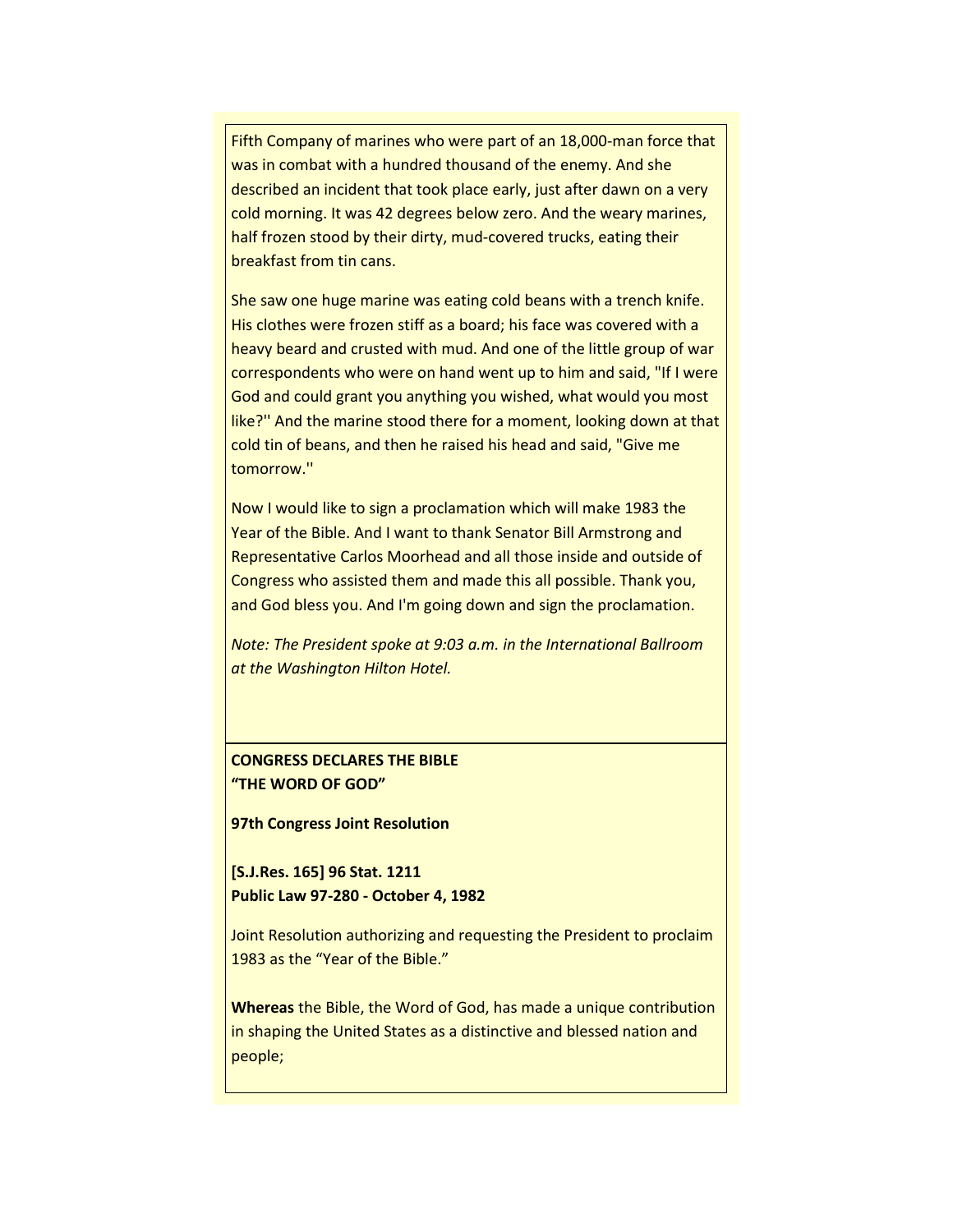**Whereas** deeply held religious convictions springing from the Holy Scriptures led to the early settlement of our Nation;

**Whereas** Biblical teachings inspired concepts of civil government that are contained in our Declaration of Independence and the constitution of the United States;

**Whereas** many of our great national leaders—among them Presidents Washington, Jackson, Lincoln, and Wilson—paid tribute to the surpassing influence of the Bible in our country's development, as the words of President Jackson that the Bible is "the rock on which our Republic rests";

**Whereas** the history of our Nation clearly illustrates the value of voluntarily applying the teachings of the Scriptures in the lives of individuals, families, and societies;

**Whereas** this Nation now faces great challenges that will test this Nation as it has never been tested before; and

**Whereas** that renewing our knowledge of and faith in God through Holy Scripture can strengthen us as a nation and a people: Now, therefore, be it

**Resolved by the Senate and House of Representatives of the United States of America in Congress assembled,** That the President is authorized and requested to designate 1983 as a national "Year of the Bible" in recognition of both the formative influence the Bible has been for our Nation, and our national need to study and apply the teachings of the Holy Scriptures.

Approved October 4, 1982.

1 U.S. Cong. & Adm. News '82-29 96 Stat. 1211

Legislative History - S.J. Res. 165: Congressional Record. Vol 128 (1982) Mar. 31 considered and passed Senate. Sept. 21 Considered and passed House.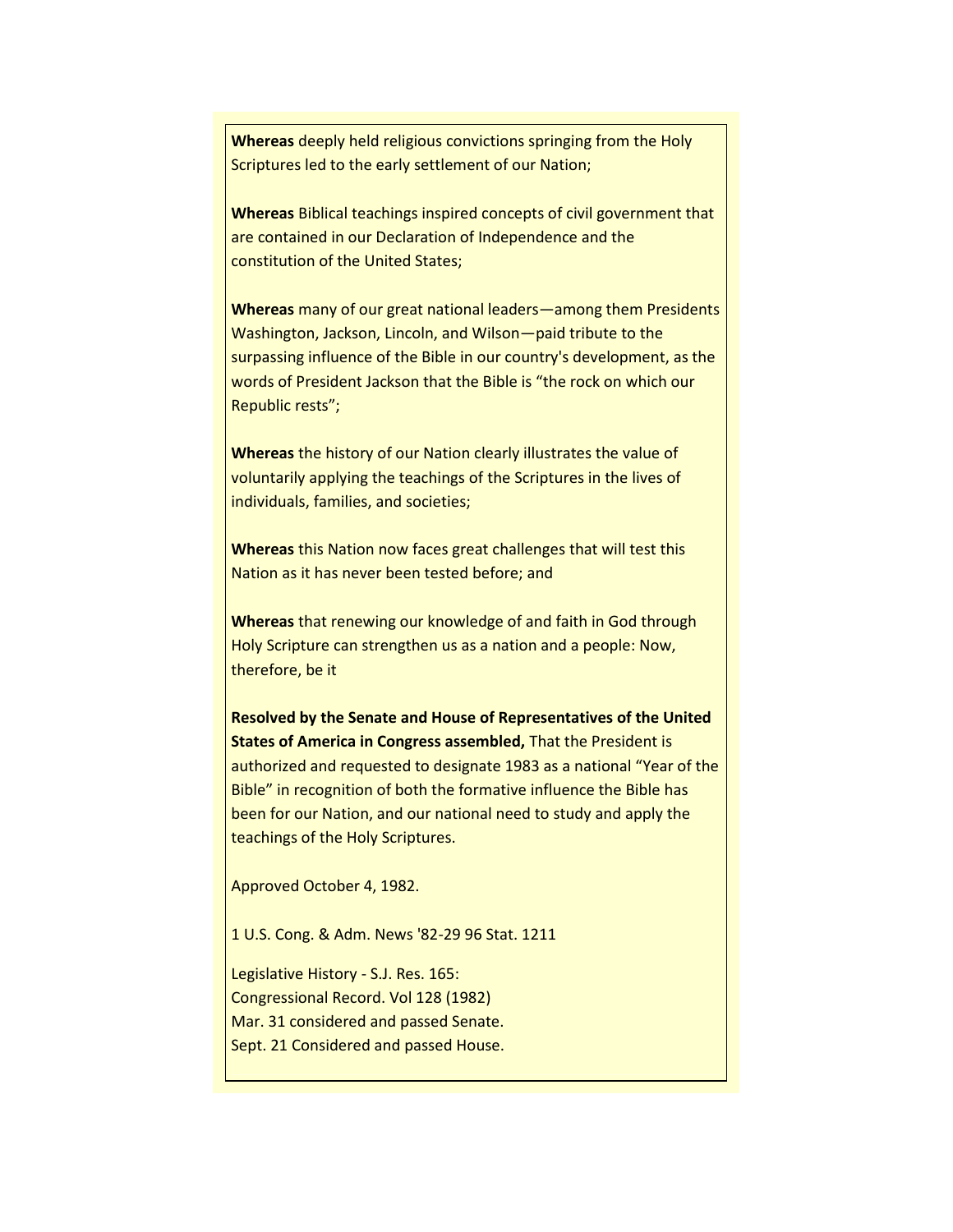# **Comments by Pastor Sheldon Emry**

THE GOVERNMENT OF THE UNITED STATES BY AN ACT OF CONGRESS HAS DECLARED THAT THE BIBLE IS "THE WORD OF GOD" AND "HOLY SCRIPTURE" THE LAW-MAKING BODY OF THE UNITED STATES OF AMERICA, THE U. S. CONGRESS, HAS OFFICIALLY DECLARED THE HOLY BIBLE TO BE "THE WORD OF GOD."

Public Law 97-280 states "that renewing our knowledge of and faith in God through the Holy Scriptures can strengthen us as a nation and a people." The Congress further found that the United States has a "**national need to study and apply the teachings of the Holy Scriptures**."

Congress said, "the history of our Nation clearly illustrates the value of voluntarily applying the teachings, of the Scriptures in the lives of individuals, families, and societies." Therefore, disobedience to this Law should be discouraged in our own communities and in the nation at large. Under Public Law 97-280 any person or organization attempting in any way to prevent American citizens from voluntarily acquiring that "knowledge of and faith in God through the Holy Scriptures' 'would be attempting to weaken America. They would be guilty of trying to frustrate "our national need to study and apply the teachings of the Holy Scriptures." Such actions would be in violation of the plain intent of Public Law 97-280 and would probably make the instigators guilty of sedition against the United States of America.

Examples of disobedience to this Law would be any attempts to ban the Bible from the public schools, to actively oppose any Bible study group, or to interfere in any way with a Christian Church in its study and dissemination of "the teachings of the Holy Scriptures." Any interference with any mail carrying Bible related literature or with any radio or TV broadcast about the Bible would be in violation of this Law.

On the positive side, filling that "national need to study and apply the teachings of the Holy Scriptures" should become one of the goals of those in government at all levels. Public servants should take action in their own departments or under their own realm of authority to conform to Public Law 97-280. All Elementary and High School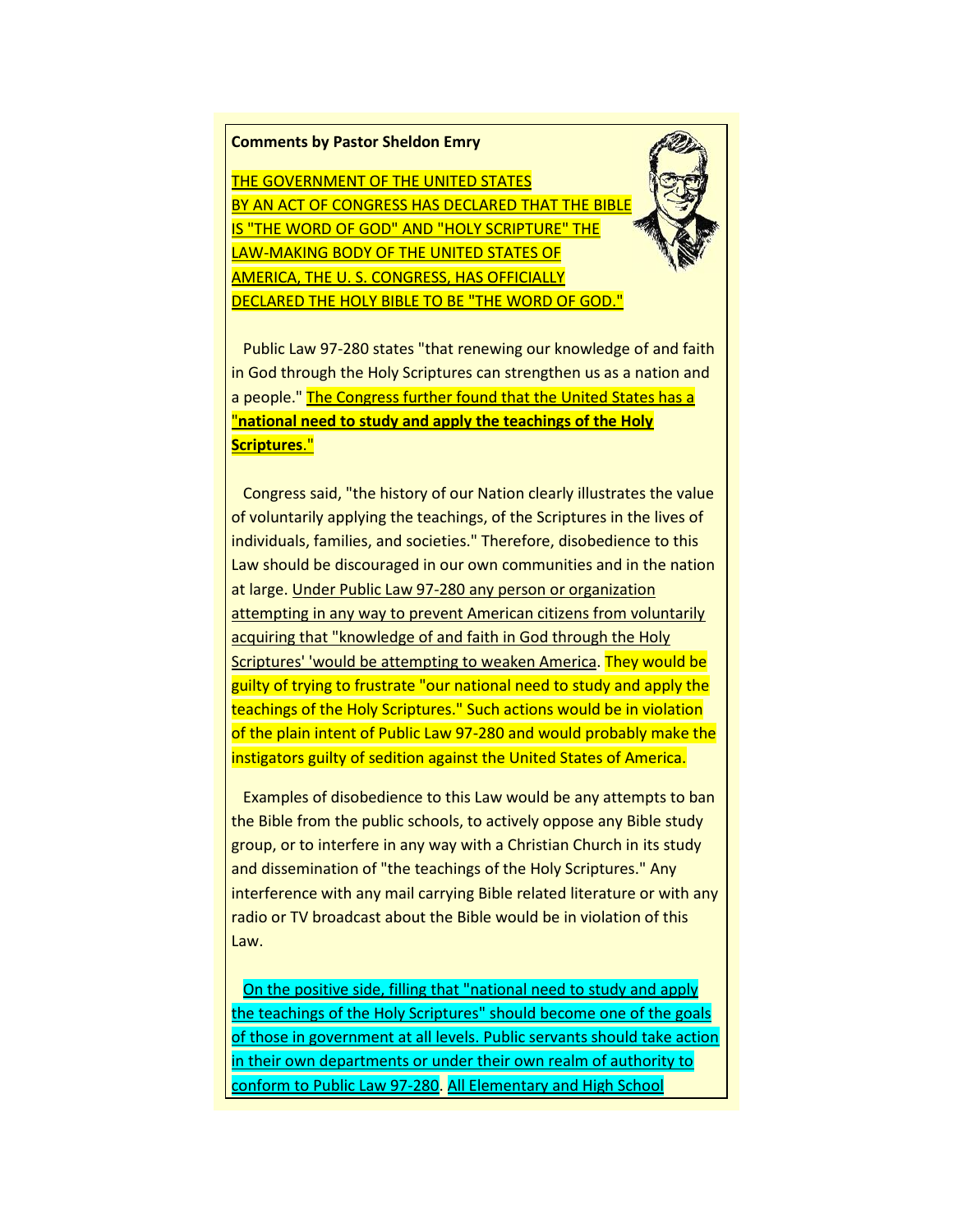Principals, Superintendents and College Presidents should be urged to take immediate steps to add courses of Bible study to their school's curriculum to bring them into conformity with the intent of the People's Congress. To strengthen our nation, courses of study of "the Holy Scriptures" should be made a part of every public and private school day.

The People of the United States, through their elected Representatives in the U.S. Congress have spoken. Public Law 97-280, with its forthright declaration that the Book which tells the story of Jesus Christ is "the Word of God," and its positive statements about the benefits to our nation and our People which come from "the Holy Scriptures," can be another significant step toward that day when "every tongue should confess that Jesus Christ is Lord, to the glory of God the Father." America, whether she at this time understands the full significance of this or not, has proclaimed to her own citizens and to the World that America's well-being depends on how well she knows and applies the "teachings of the Holy Scripture." We should all pray that God Almighty will bless America by giving her elected Representatives in Congress the wisdom and the ability to act faithfully upon their own words as stated in Public Law 97-280.

**Executive Order 6100, EO 6100 DATE: 02-22-90 The President**

**International Year of Bible Reading - 1990 A Proclamation By the President of the United States George H. W. Bush**

Among the great books produced throughout the history of mankind, the Bible has been prized above all others by generations of men and women around the world -- by people of every age, every race, and every walk of life.

The Bible has had a critical impact upon the development of Western civilization. Western literature, art, and music are filled with images and ideas that can be traced to its pages. More important, our moral tradition has been shaped by the laws and teachings it contains. It was a biblical view of man -- one affirming the dignity and worth of the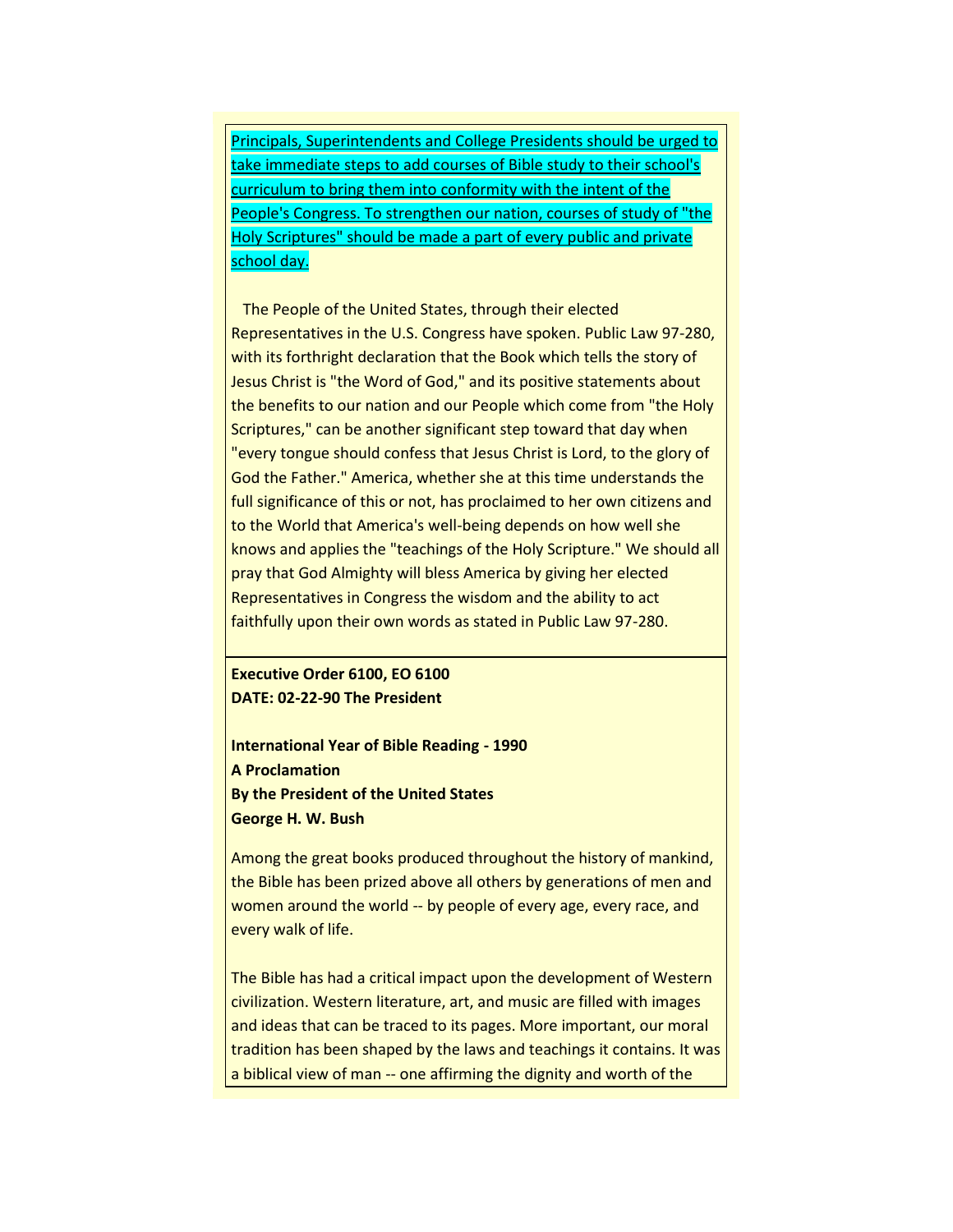human person, made in the image of our Creator -- that inspired the principles upon which the United States is founded. President Jackson called the Bible ``the rock on which our Republic rests'' because he knew that it shaped the Founding Fathers' concept of individual liberty and their vision of a free and just society.

The Bible has not only influenced the development of our Nation's values and institutions but also enriched the daily lives of millions of men and women who have looked to it for comfort, hope, and guidance. On the American frontier, the Bible was often the only book a family owned. For those pioneers living far from any church or school, it served both as a source of religious instruction and as the primary text from which children learned to read. The historic speeches of Abraham Lincoln and Dr. Martin Luther King, Jr., provide compelling evidence of the role Scripture played in shaping the struggle against slavery and discrimination. Today the Bible continues to give courage and direction to those who seek truth and righteousness. In recognizing its enduring value, we recall the words of the prophet Isaiah, who declared, ``The grass withereth, the flower fadeth; but the word of our God shall stand forever.''

Containing revelations of God's intervention in human history, the Bible offers moving testimony to His love for mankind. Treasuring the Bible as a source of knowledge and inspiration, President Abraham Lincoln called this Great Book ``the best gift God has given to man.'' President Lincoln believed that the Bible not only reveals the infinite goodness of our Creator, but also reminds us of our worth as individuals and our responsibilities toward one another.

President Woodrow Wilson likewise recognized the importance of the Bible to its readers. ``The Bible is the word of life,'' he once said. Describing its contents, he added:

You will find it full of real men and women not only but also of the things you have wondered about and been troubled about all your life, as men have been always; and the more you will read it the more it will become plain to you what things are worthwhile and what are not, what things make men happy -- loyalty, right dealing, speaking the truth . . . and the things that are guaranteed to make men unhappy -- selfishness, cowardice, greed, and everything that is low